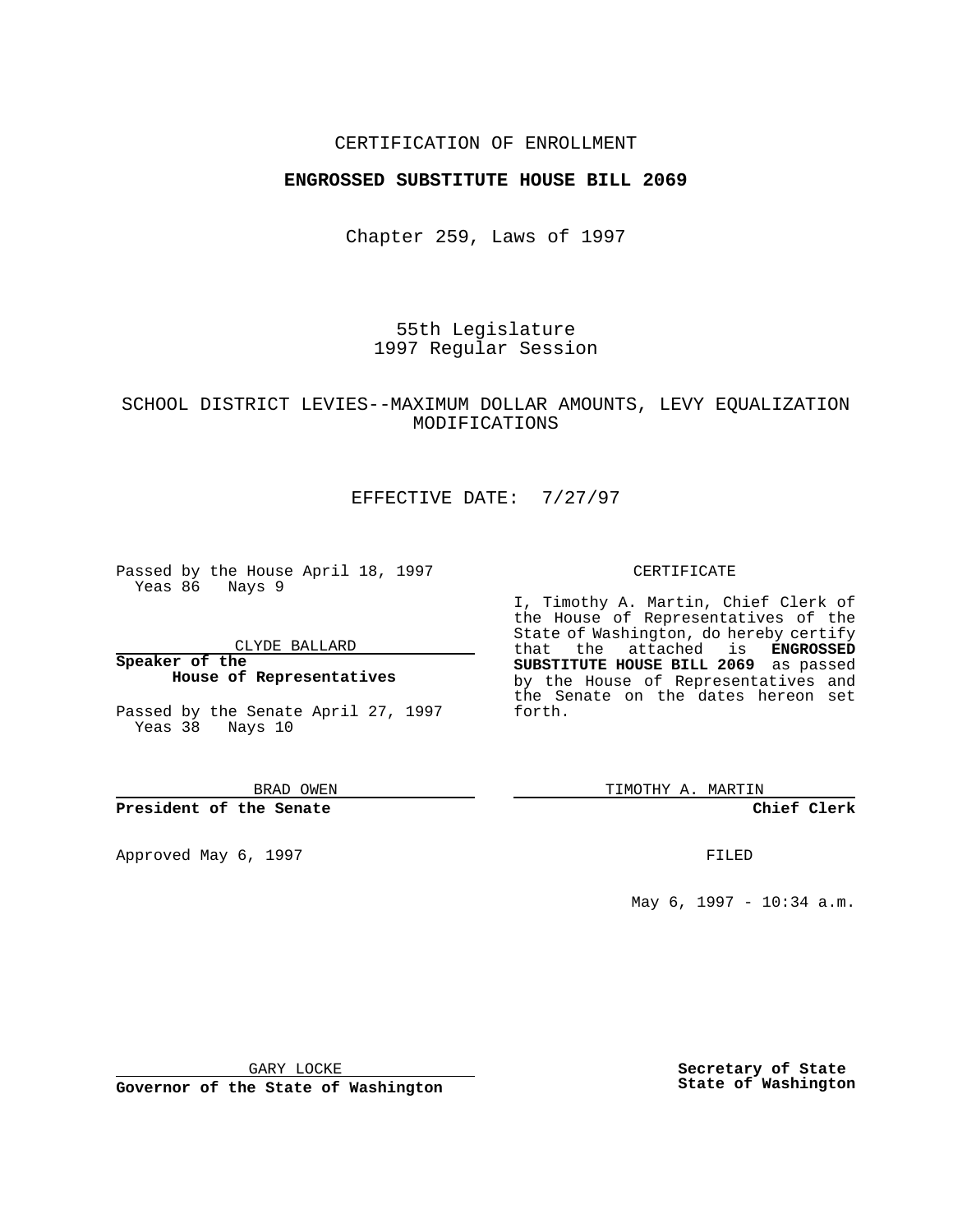# **ENGROSSED SUBSTITUTE HOUSE BILL 2069** \_\_\_\_\_\_\_\_\_\_\_\_\_\_\_\_\_\_\_\_\_\_\_\_\_\_\_\_\_\_\_\_\_\_\_\_\_\_\_\_\_\_\_\_\_\_\_

\_\_\_\_\_\_\_\_\_\_\_\_\_\_\_\_\_\_\_\_\_\_\_\_\_\_\_\_\_\_\_\_\_\_\_\_\_\_\_\_\_\_\_\_\_\_\_

**State of Washington 55th Legislature 1997 Regular Session**

**By** House Committee on Appropriations (originally sponsored by Representatives Wensman, Cole, Bush, H. Sommers, Benson, D. Schmidt, L. Thomas, Dyer, B. Thomas, Reams, Doumit, Ballasiotes, Alexander, Hatfield, Lantz, Sullivan, Thompson, Kessler and Butler)

Read first time 03/10/97.

1 AN ACT Relating to school district levies; amending RCW 84.52.0531 2 and 28A.500.010; creating new sections; and repealing RCW 28A.320.150.

3 BE IT ENACTED BY THE LEGISLATURE OF THE STATE OF WASHINGTON:

 NEW SECTION. **Sec. 1.** Funding resulting from this act is for school district activities which supplement or are not related to the state's basic program of education obligation as set forth under Article IX of the state Constitution.

8 **Sec. 2.** RCW 84.52.0531 and 1995 1st sp.s. c 11 s 1 are each 9 amended to read as follows:

10 The maximum dollar amount which may be levied by or for any school 11 district for maintenance and operation support under the provisions of 12 RCW 84.52.053 shall be determined as follows:

13 (1) For excess levies for collection in calendar year ((<del>1992</del>)) 14 1997, the maximum dollar amount shall be calculated pursuant to the 15 laws and rules in effect in November  $((1991))$  1996.

16 (2) ((For the purpose of this section, the basic education 17 allocation shall be determined pursuant to RCW 28A.150.250, 18 28A.150.260, and 28A.150.350: PROVIDED, That when determining the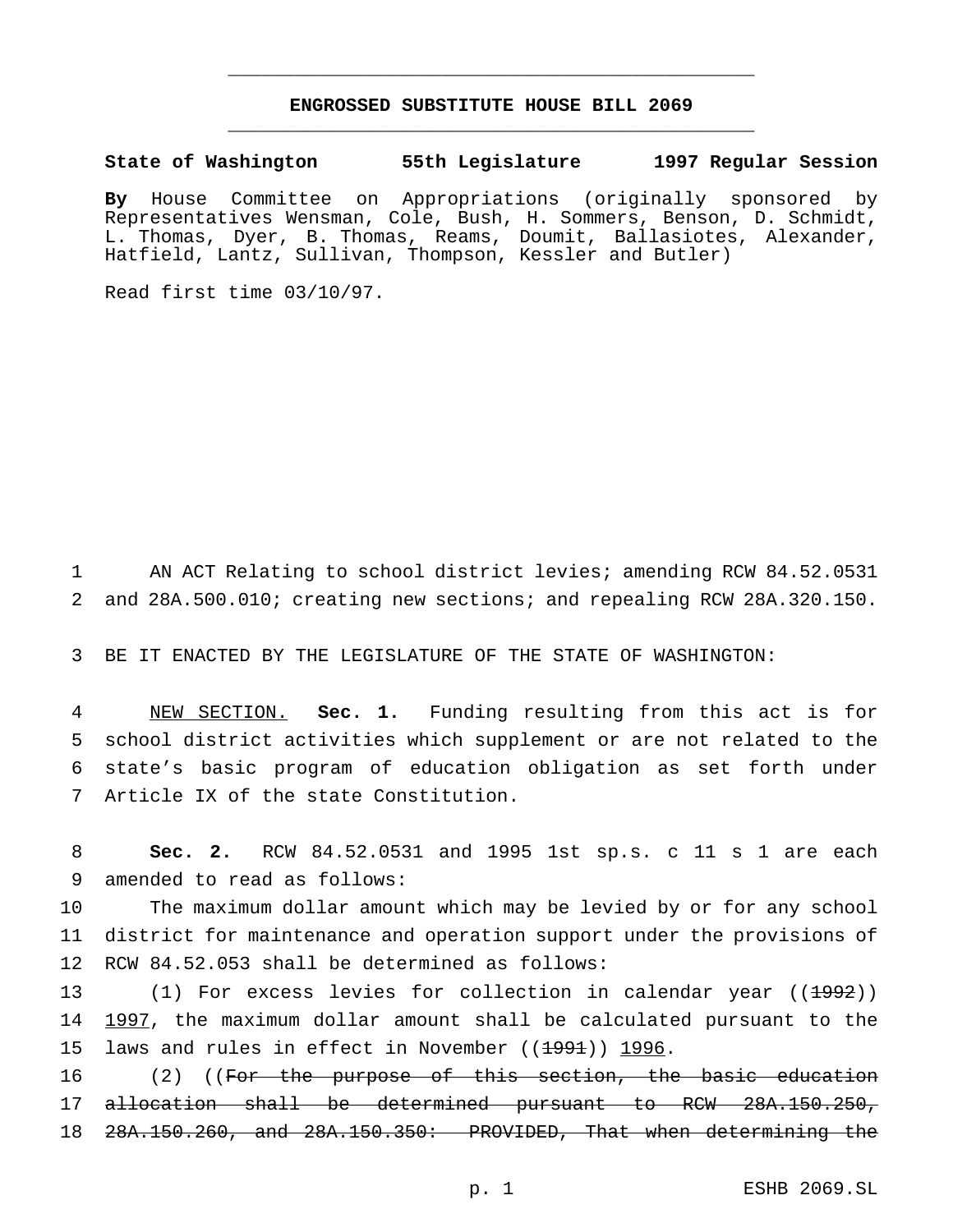basic education allocation under subsection (4) of this section, nonresident full time equivalent pupils who are participating in a program provided for in chapter 28A.545 RCW or in any other program pursuant to an interdistrict agreement shall be included in the enrollment of the resident district and excluded from the enrollment of the serving district.

 $7$   $(3)$ )) For excess levies for collection in calendar year ((1993)) 8 1998 and thereafter, the maximum dollar amount shall be the sum of (a) 9 ((and)) plus or minus (b) and (c) of this subsection minus (( $\left(\frac{e}{c}\right)$ ) (d) 10 of this subsection:

11 (a) The district's levy base as defined in subsection  $((\langle 4 \rangle) )$  (3) 12 of this section multiplied by the district's maximum levy percentage as 13 defined in subsection  $((+5))$   $(4)$  of this section;

14 (b) ((In the case of nonhigh school districts only, an amount equal 15 to the total estimated amount due by the nonhigh school district to 16 high school districts pursuant to chapter 28A.545 RCW for the school 17 year during which collection of the levy is to commence, less the 18 increase in the nonhigh school district's basic education allocation as 19 computed pursuant to subsection (1) of this section due to the 20 inclusion of pupils participating in a program provided for in chapter 21 28A.545 RCW in such computation)) For districts in a high/nonhigh 22 relationship, the high school district's maximum levy amount shall be 23 reduced and the nonhigh school district's maximum levy amount shall be 24 increased by an amount equal to the estimated amount of the nonhigh 25 payment due to the high school district under RCW 28A.545.030(3) and 26 28A.545.050 for the school year commencing the year of the levy;

 (c) For districts in an interdistrict cooperative agreement, the nonresident school district's maximum levy amount shall be reduced and 29 the resident school district's maximum levy amount shall be increased by an amount equal to the per pupil basic education allocation included in the nonresident district's levy base under subsection (3) of this section multiplied by:

# 33 (i) The number of full-time equivalent students served from the 34 resident district in the prior school year; multiplied by:

35 (ii) The serving district's maximum levy percentage determined 36 under subsection (4) of this section; increased by:

37 (iii) The percent increase per full-time equivalent student as 38 stated in the state basic education appropriation section of the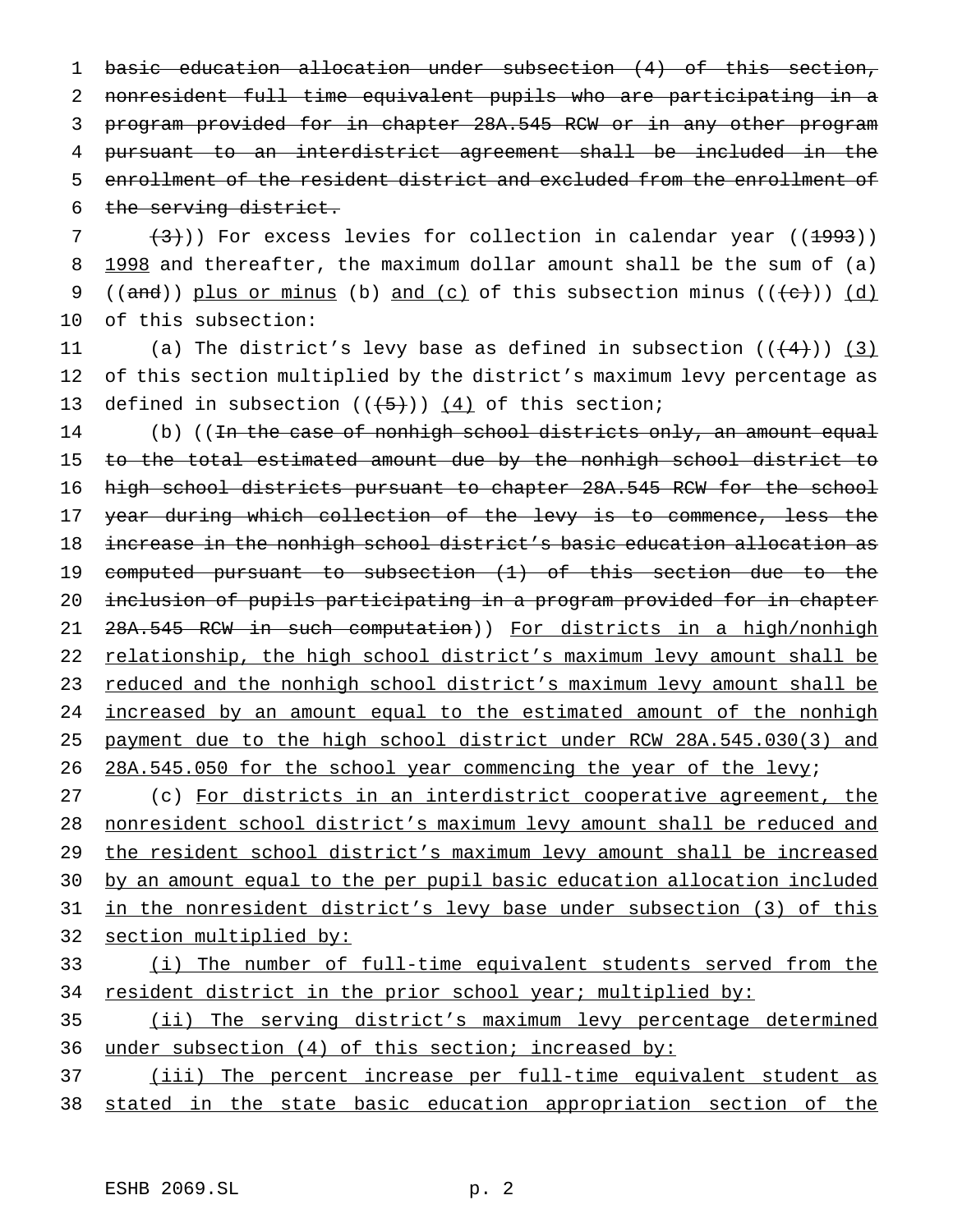biennial budget between the prior school year and the current school 2 year divided by fifty-five percent;

 (d) The district's maximum levy amount shall be reduced by the 4 maximum amount of state matching funds for which the district is 5 eligible under RCW 28A.500.010 ((for which the district is eligible in that tax collection year)).

 (( $(4)$ )) (3) For excess levies for collection in calendar year 8 ((1993)) 1998 and thereafter, a district's levy base shall be the sum of allocations in (a) through (c) of this subsection received by the district for the prior school year, including allocations for compensation increases, plus the sum of such allocations multiplied by the percent increase per full time equivalent student as stated in the state basic education appropriation section of the biennial budget between the prior school year and the current school year and divided by fifty-five percent. A district's levy base shall not include local school district property tax levies or other local revenues, or state and federal allocations not identified in (a) through (c) of this subsection.

 (a) The district's basic education allocation as determined pursuant to RCW 28A.150.250, 28A.150.260, and 28A.150.350;

 (b) State and federal categorical allocations for the following programs:

(i) Pupil transportation;

24 (ii) ((Handicapped)) Special education; (iii) Education of highly capable students;

 (iv) Compensatory education, including but not limited to learning assistance, migrant education, Indian education, refugee programs, and

bilingual education;

(v) Food services; and

(vi) State-wide block grant programs; and

 (c) Any other federal allocations for elementary and secondary school programs, including direct grants, other than federal impact aid funds and allocations in lieu of taxes.

34 (((5) For excess levies for collection in calendar year 1993 and thereafter, a district's maximum levy percentage shall be determined as 36 <del>follows:</del>

 (a) Multiply the district's maximum levy percentage for the prior year by the district's levy base as determined in subsection (4) of 39 this section;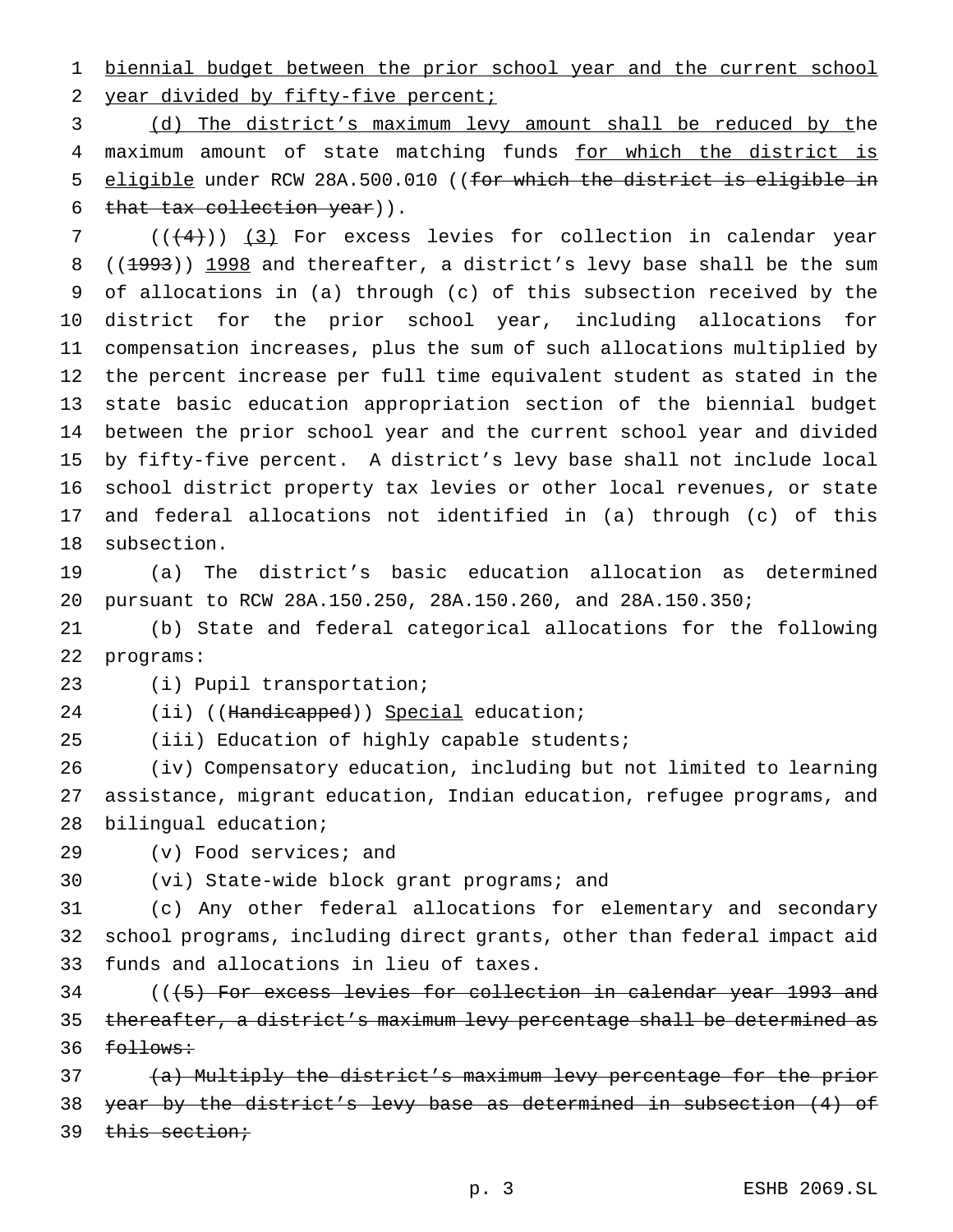(b) Reduce the amount in (a) of this subsection by the total estimated amount of any levy reduction funds as defined in subsection (6) of this section which are to be allocated to the district for the 4 current school year; (c) Divide the amount in (b) of this subsection by the district's levy base to compute a new percentage; (d) The percentage in (c) of this subsection or twenty percent, whichever is greater, shall be the district's maximum levy percentage 9 for levies collected in that calendar year; and (e) For levies to be collected in calendar years 1994 through 1997, the maximum levy rate shall be the district's maximum levy percentage 12 for 1993 plus four percent reduced by any levy reduction funds. For levies collected in 1998, the prior year shall mean 1993. 14 (6)) (4) A district's maximum levy percentage shall be twenty-two percent in 1998 and twenty-four percent in 1999 and every year 16 thereafter; plus, for qualifying districts, the grandfathered 17 percentage determined as follows: (a) For 1997, the difference between the district's 1993 maximum 19 levy percentage and twenty percent; and (b) For 1998 and thereafter, the percentage calculated as follows: (i) Multiply the grandfathered percentage for the prior year times 22 the district's levy base determined under subsection (3) of this 23 section; (ii) Reduce the result of (b)(i) of this subsection by any levy 25 reduction funds as defined in subsection (5) of this section that are 26 to be allocated to the district for the current school year; (iii) Divide the result of (b)(ii) of this subsection by the 28 district's levy base; and (iv) Take the greater of zero or the percentage calculated in (b)(iii) of this subsection. (5) "Levy reduction funds" shall mean increases in state funds from 32 the prior school year for programs included under subsection  $((+4))$  $(3)$  of this section: (a) That are not attributable to enrollment changes, compensation increases, or inflationary adjustments; and (b) that are or were specifically identified as levy reduction funds in the appropriations act. If levy reduction funds are dependent on formula factors which would not be finalized until after the start of the current school year, the superintendent of public instruction shall estimate the total amount of levy reduction funds by using prior school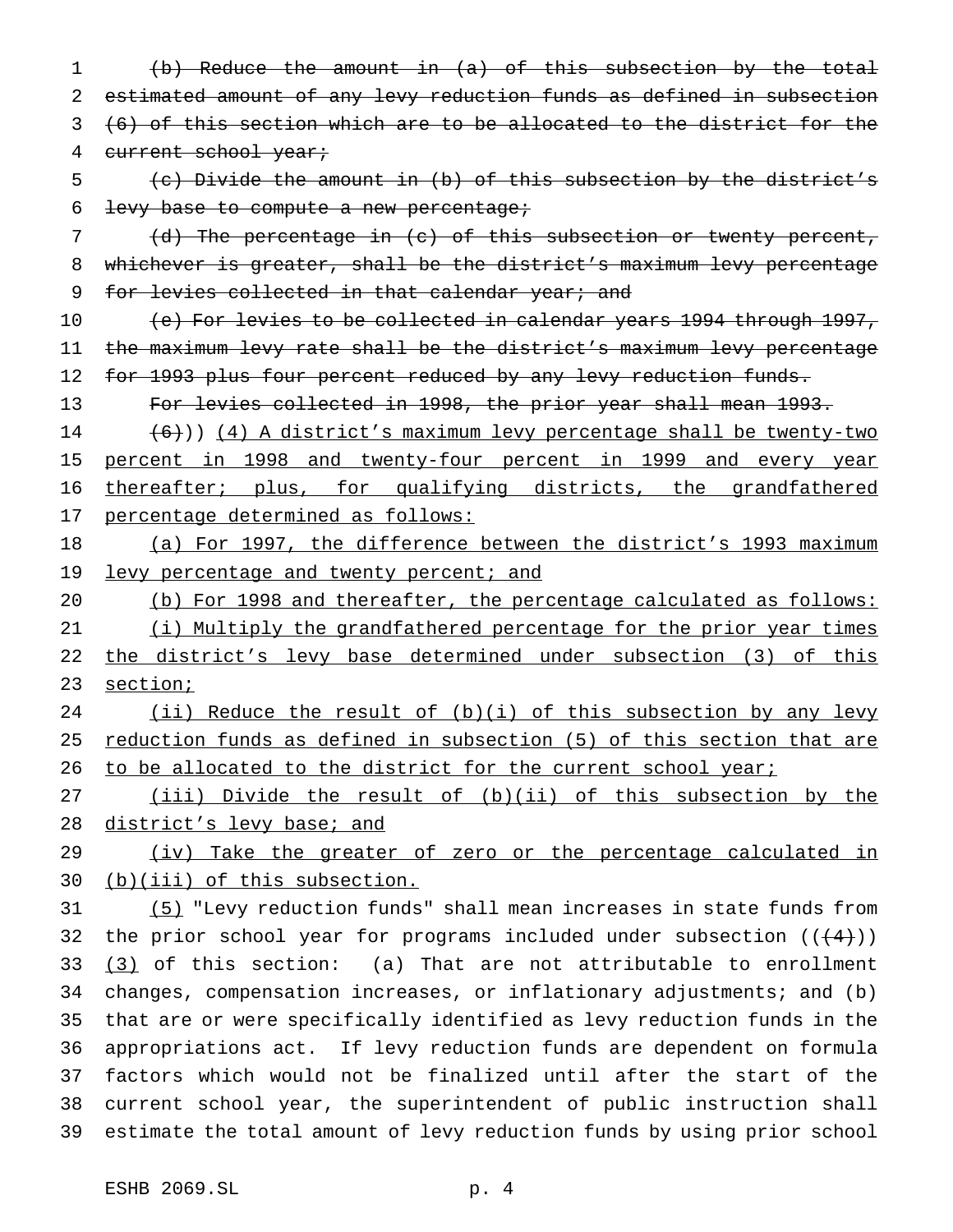year data in place of current school year data. Levy reduction funds shall not include moneys received by school districts from cities or counties.

 (( $(7)$ )) (6) For the purposes of this section, "prior school year" 5 ((shall)) means the most recent school year completed prior to the year in which the levies are to be collected.

7 (((8))) (7) For the purposes of this section, "current school year" 8 ((shall)) means the year immediately following the prior school year. 9  $((+9))$   $(8)$  Funds collected from transportation vehicle fund tax levies shall not be subject to the levy limitations in this section.

 $((+10))$  (9) The superintendent of public instruction shall develop rules and regulations and inform school districts of the pertinent data necessary to carry out the provisions of this section.

 NEW SECTION. **Sec. 3.** The house of representatives and senate fiscal committees shall study data and issues relevant to the state funded local effort assistance program known as "levy equalization" and prepare a report of findings and recommendations to the legislature by December 1, 1997.

 **Sec. 4.** RCW 28A.500.010 and 1993 c 410 s 1 are each amended to read as follows:

 (1) Commencing with taxes assessed in 1988 to be collected in calendar year 1989 and thereafter, in addition to a school district's other general fund allocations, each eligible district shall be provided local effort assistance funds as provided in this section. Such funds are not part of the district's basic education allocation. 26 ((For the first distribution of local effort assistance funds provided under this section in calendar year 1989, state funds may be prorated 28 according to the formula in this section.))

29 (2)(a) "Prior tax collection year" ((shall)) means the year immediately preceding the year in which the local effort assistance shall be allocated.

32 (b) The "state-wide average ten percent levy rate" ((shall)) means 33 ten percent of the total levy bases as defined in RCW  $84.52.0531((\leftarrow 4))$ 34 (3) summed for all school districts, and divided by the total assessed valuation for excess levy purposes in the prior tax collection year for all districts as adjusted to one hundred percent by the county indicated ratio established in RCW 84.48.075.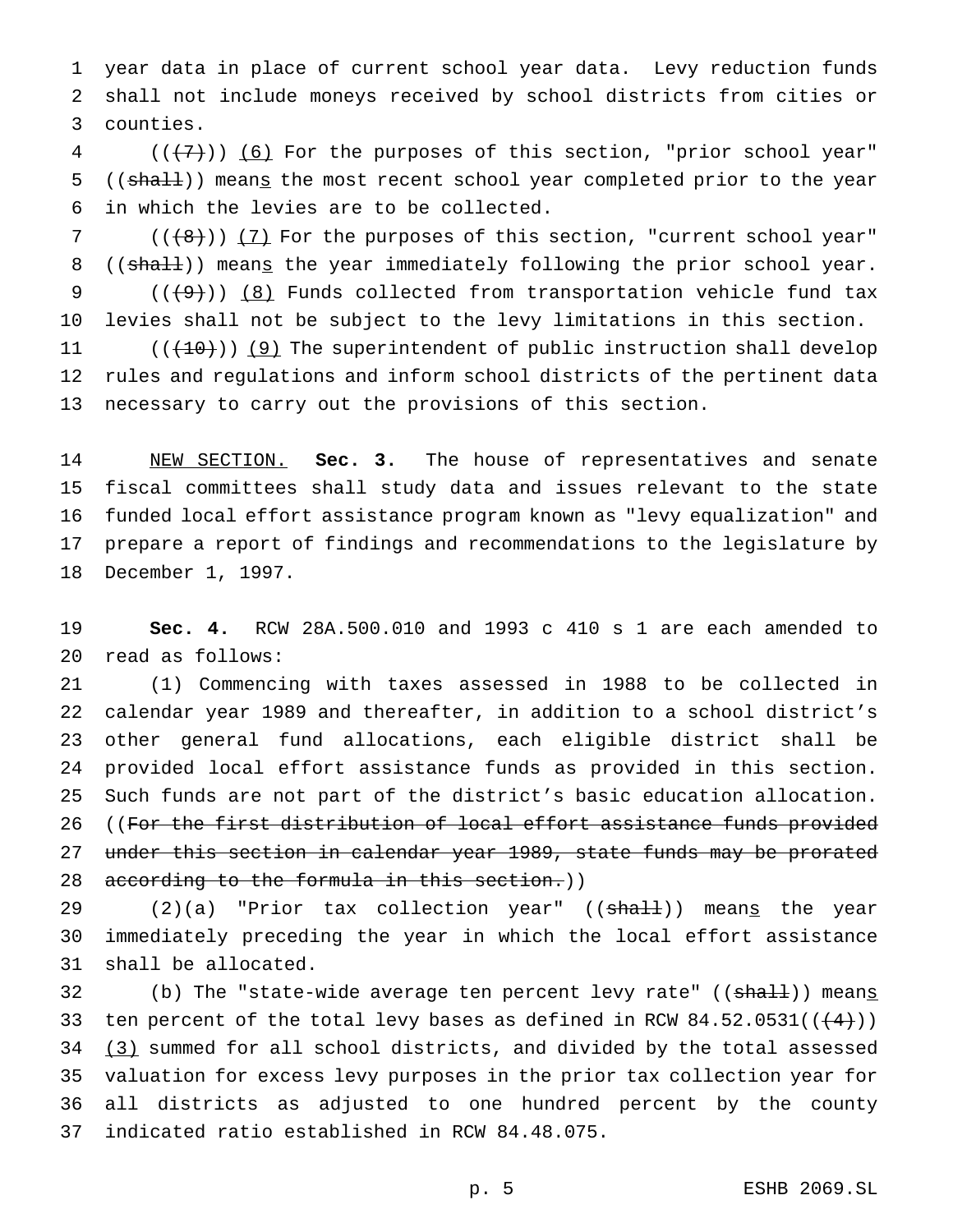1 (c) The "district's ten percent levy rate" ((of a district shall)) 2 means  $($   $\div$ 

3 (i) Ten percent of the district's levy base as defined in RCW 4 84.52.0531(4), plus one-half of any amount computed under RCW 5 84.52.0531(3)(b) in the case of nonhigh school districts; divided by

  $(iii)$ ) the district's ten percent levy amount divided by the district's assessed valuation for excess levy purposes for the prior tax collection year as adjusted to one hundred percent by the county indicated ratio.

10 (d) The "district's ten percent levy amount" means the school 11 district's maximum levy authority after transfers determined under RCW 12 84.52.0531(2)(a) through (c) divided by the district's maximum levy 13 percentage determined under RCW 84.52.0531(4) multiplied by ten 14 percent.

15 (e) The "district's twelve percent levy amount" means the school 16 district's maximum levy authority after transfers determined under RCW 17 84.52.0531(2)(a) through (c) divided by the district's maximum levy 18 percentage determined under RCW 84.52.0531(4) multiplied by twelve 19 percent.

20 (f) "Districts eligible ((districts" shall)) for ten percent 21 equalization" means:

22 (i) Before the 1999 calendar year, those districts with a ten 23 percent levy rate which exceeds the state-wide average ten percent levy 24 rate; and

 (ii) In the 1999 calendar year and thereafter, those districts with 26 a ten percent levy rate that exceeds the state-wide average ten percent levy rate but that is not in the top quartile of all district rates ranked from highest to lowest.

29 (g) "Districts eligible for twelve percent equalization" means in 30 the 1999 calendar year and thereafter, those districts with a ten 31 percent levy rate in the top quartile of all district rates ranked from 32 highest to lowest.

33 (h) Unless otherwise stated all rates, percents, and amounts are 34 for the calendar year for which local effort assistance is being 35 calculated under this section.

36 (3) Allocation of state matching funds to eligible districts for 37 local effort assistance shall be determined as follows:

38 (a) Funds raised by the district through maintenance and operation 39 levies ((during that tax collection year)) shall be matched with state